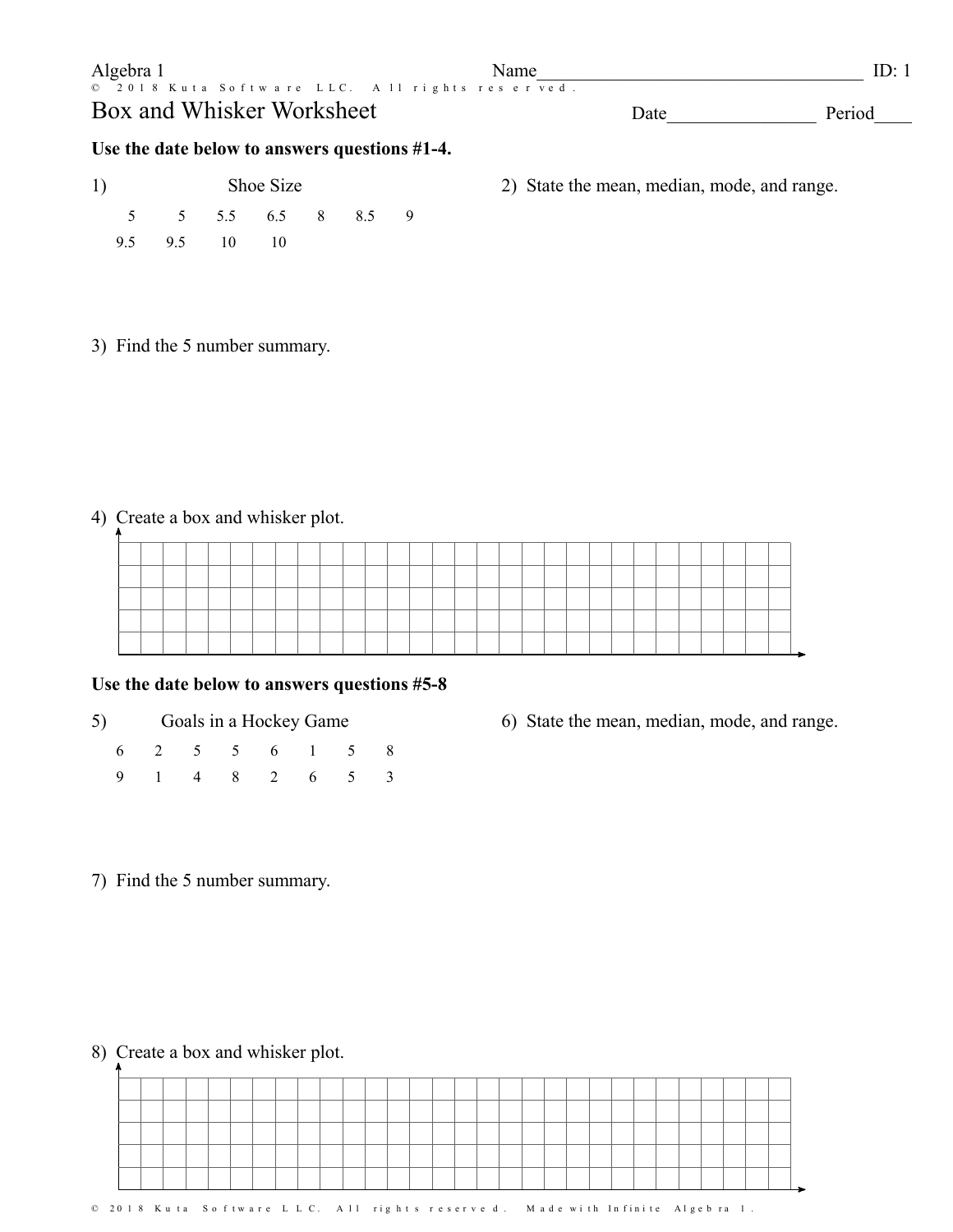## Name Period Period Period Period Period Period Period Period Period Period Period Period Period Period Period Period Period Period Period Period Period Period Period Period Period Period Period Period Period Period Period **Box & Whisker Worksheet**

For questions  $1 - 6$ , refer to the box & whisker graph below which shows the test results of a math class.

# **Test Scores (as %) for 6th Period**



\_\_\_\_\_\_\_\_\_\_\_\_\_\_\_\_\_\_\_\_\_\_\_\_\_\_\_\_\_\_\_\_\_\_\_\_\_\_\_\_\_\_\_\_\_\_\_\_\_\_\_\_\_\_\_\_\_\_\_\_\_\_\_\_\_\_\_\_\_\_\_\_

For questions  $7 - 11$  refer to the box & whisker graph below that shows how much time was spent per night on homework for sophomore class at a certain high school during September.

## **Average Minutes Per Night Spent On Homework**



- \_\_\_\_\_\_\_\_ 7. What percent of the sophomores spend more than 60 minutes on homework per night?
- 8. What is the range of times that the middle 50% of the sophomores spend on homework per night?
- 9. How many sophomores do not do homework?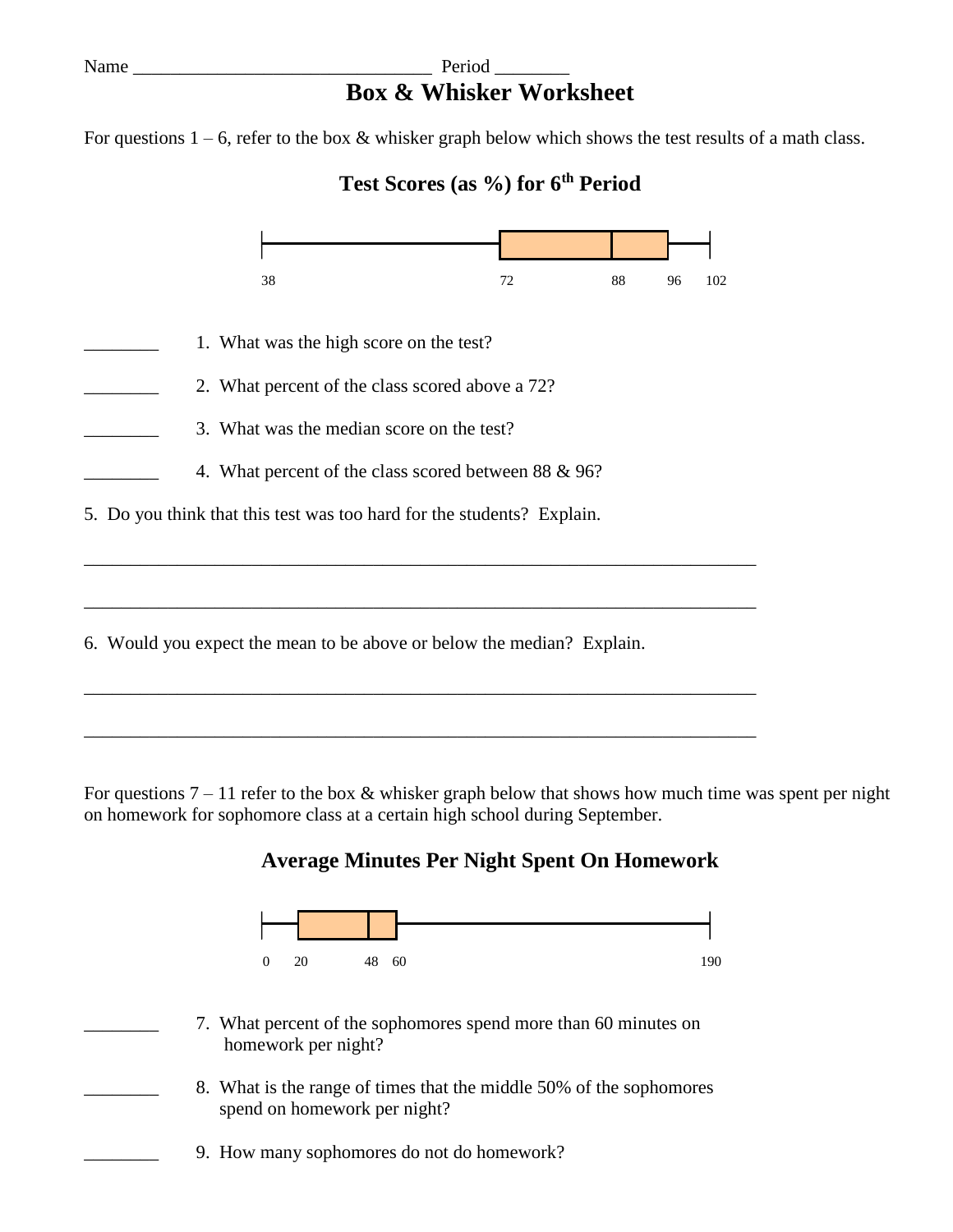- 10. What percent of the sophomores spend less than 20 minutes per night on homework?
- 11. Would you expect the mean number of minutes per night to be higher or lower than the median? Explain.

\_\_\_\_\_\_\_\_\_\_\_\_\_\_\_\_\_\_\_\_\_\_\_\_\_\_\_\_\_\_\_\_\_\_\_\_\_\_\_\_\_\_\_\_\_\_\_\_\_\_\_\_\_\_\_\_\_\_\_\_\_\_\_\_\_\_\_\_\_\_\_\_

\_\_\_\_\_\_\_\_\_\_\_\_\_\_\_\_\_\_\_\_\_\_\_\_\_\_\_\_\_\_\_\_\_\_\_\_\_\_\_\_\_\_\_\_\_\_\_\_\_\_\_\_\_\_\_\_\_\_\_\_\_\_\_\_\_\_\_\_\_\_\_\_

For questions  $12 - 23$ , refer to the box & whisker graphs below that compare homework time per night with TV time per night for the same group of sophomores.



\_\_\_\_\_\_\_\_\_\_\_\_\_\_\_\_\_\_\_\_\_\_\_\_\_\_\_\_\_\_\_\_\_\_\_\_\_\_\_\_\_\_\_\_\_\_\_\_\_\_\_\_\_\_\_\_\_\_\_\_\_\_\_\_\_\_\_\_\_\_\_\_\_\_\_\_\_\_\_\_\_

\_\_\_\_\_\_\_\_\_\_\_\_\_\_\_\_\_\_\_\_\_\_\_\_\_\_\_\_\_\_\_\_\_\_\_\_\_\_\_\_\_\_\_\_\_\_\_\_\_\_\_\_\_\_\_\_\_\_\_\_\_\_\_\_\_\_\_\_\_\_\_\_\_\_\_\_\_\_\_\_\_

\_\_\_\_\_\_\_\_\_\_\_\_\_\_\_\_\_\_\_\_\_\_\_\_\_\_\_\_\_\_\_\_\_\_\_\_\_\_\_\_\_\_\_\_\_\_\_\_\_\_\_\_\_\_\_\_\_\_\_\_\_\_\_\_\_\_\_\_\_\_\_\_\_\_\_\_\_\_\_\_\_

## **TV & Homework Minutes per Night**

For questions  $15 - 23$ , identify if each statement is true, false, or cannot be determined.

- 15. Some sophomores didn't watch TV that month.
- 16. The TV box & whisker graph contains more data than the homework graph.
- 17. 25% of the sophomores spend between 48 & 60 minutes per night on homework.
- 18. 15% of the sophomores didn't watch TV that month.